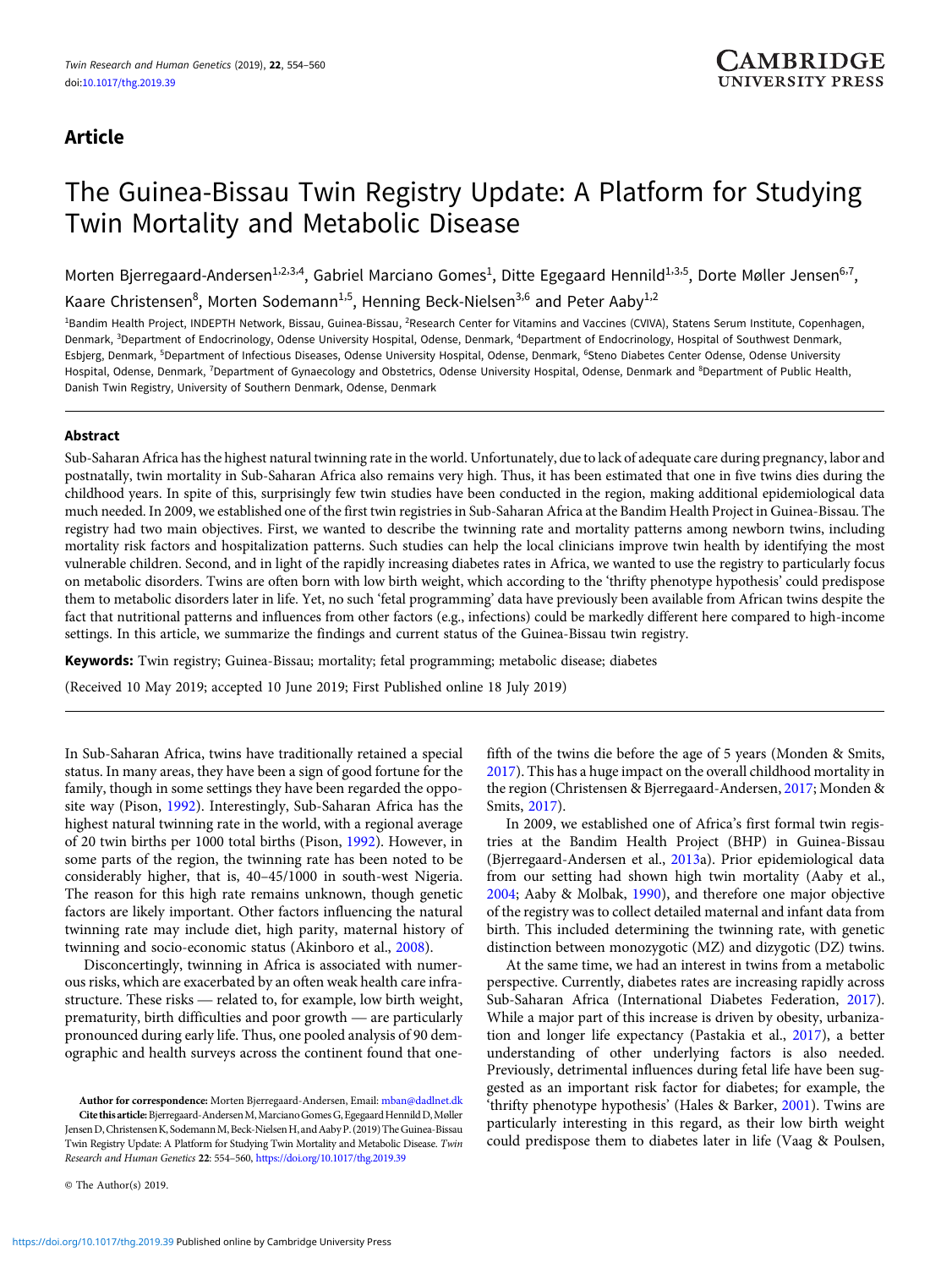

Fig. 1. Map of Bissau, Guinea-Bissau. The Bandim Health Project study area (HDSS) is marked in grey. The location of the HNSM is marked in red.

[2007](#page-6-0)). Consequently, we wanted to determine whether young African twins had a higher rate of metabolic disorders (e.g., diabetes, metabolic syndrome [MS] and impaired glucose tolerance [IGT]) compared to singletons.

In this article, we provide an update on the Guinea-Bissau twin registry. The previous description of the registry in 2013 was published only a few years after the establishment and therefore largely focused on the design and structure of the cohort, and also on the overall objectives (Bjerregaard-Andersen et al., [2013a](#page-5-0)). The present report, however, contains a more detailed description of numbers enrolled and the current follow-up situation, as well as more of the main findings and future perspectives.

# Methods

The registry was established in 2009 at the BHP [\(www.bandim.org\)](http://www.bandim.org) in Bissau, the capital of Guinea-Bissau. The BHP maintains an elaborate health and demographic surveillance system (HDSS) in six suburban areas of Bissau and has been doing so since 1978. Currently, the HDSS's population is approximately 100,000. All individuals within the HDSS are registered with unique ID numbers. Data are collected regarding movements in and out of the area, and births and deaths. Twin status (yes/no) is available. Children under 3 years of age are extensively followed by the HDSS, with repeated household visits every 3–4 months, and censuses of the whole population are carried out at 2–3-year intervals.

For several decades, the BHP has also maintained a presence at the Simão Mendes National Hospital (HNSM) in the center of Bissau (see Figure 1). The HNSM is the main referral hospital for the entire Guinea-Bissau. All births occurring at the hospital's maternity ward are thus registered by the BHP, as well as all hospitalizations at the adjacent pediatric ward. The hospital facilities are modest, and we have observed high overall mortality rates at both units (Biai et al., [2007;](#page-5-0) Bjerregaard-Andersen et al., [2018;](#page-5-0) Pinstrup Joergensen et al., [2018](#page-6-0)).

As a country, Guinea-Bissau is among the poorest in the world and has experienced long periods of political instability. This has also affected the health sector, which has been struggling to provide many basic services.

#### Twin Registry

The establishment and structure of the twin registry has previously been described (Bjerregaard-Andersen et al., [2013a](#page-5-0)). Briefly, two separate cohorts were created. The first was a cohort of newborn twins and was established at the HNSM hospital (Bjerregaard-Andersen et al., [2012](#page-5-0)). After maternal consent, newborn twins were prospectively enrolled on the day of birth or the day after, with detailed registration of pregnancy and birth-related data (including maternal HIV infection), weight and other anthropometry, clinical examination, possible malformations and maturity determined by Ballard score. Heel blood was collected for genetic analyses of zygosity in samesex pairs. After discharge, twins from the capital Bissau were driven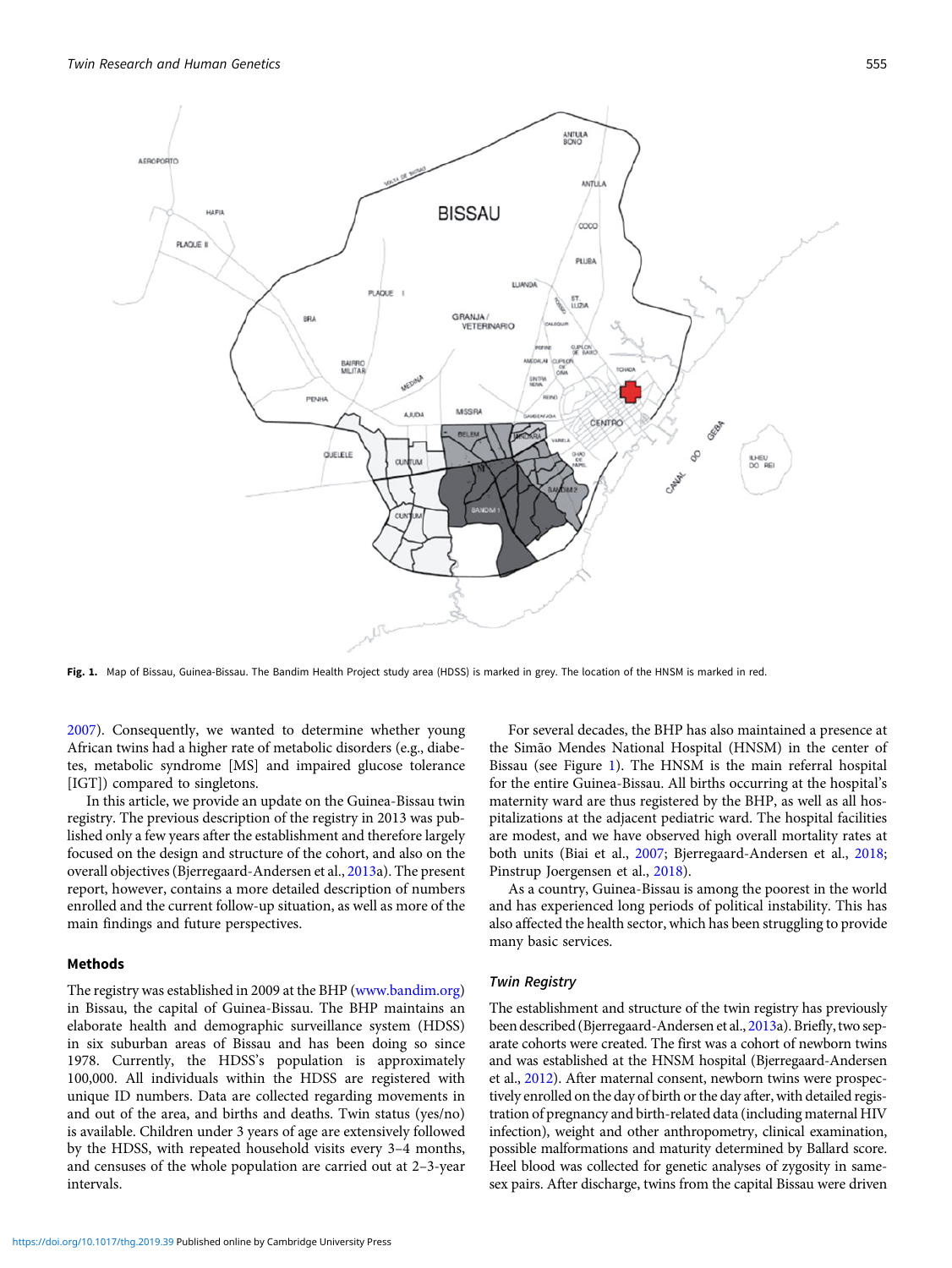<span id="page-2-0"></span>



Note: <sup>1</sup>A number of twins were included at the Cumura Hospital outside Bissau or local health centers within Bissau. <sup>2</sup> Comprise both the rest of the capital Bissau and those from rural areas. Those from the rest of Bissau were followed from 2009 to 2013 by the twin team. <sup>3</sup>Includes migration, deaths and lost to follow-up. A number of mothers identified themselves as coming from the BHP area, though we were not able to find them in the HDSS database.

home so that they could be followed by our twin team. Post-discharge follow-up was not possible outside Bissau. Follow-up took place at home after 2, 6 and 12 months, and afterwards at 6-month intervals (Bjerregaard-Andersen et al., [2014\)](#page-5-0). At these visits, vital status was recorded, as well as anthropometric measurements, whether the mother was breastfeeding, hospital and health center consultations, and vaccinations. A control group of singleton deliveries among mothers from the BHP study area was created and followed as well.

Furthermore, we established a cohort of young twins aged between 5 and 30 years and living in the BHP study area (Bjerregaard-Andersen et al., [2013b](#page-5-0)). These twins were therefore all registered by the HDSS. The main objective of this cohort was to investigate metabolic disorders. Provided we obtained consent, the twins (or close family members) were interviewed regarding family disposition and symptoms indicative of diabetes. A physical examination was carried out, including blood pressure, height, weight, and waist and hip circumference. After an overnight fast, blood glucose was measured in the morning and blood samples were collected, processed and frozen for later biochemical analyses of hba1c, lipoproteins, c-peptide, insulin and B12/folic acid. Zygosity in same-sex pairs was evaluated by degree of physical similarity, but for a subset also by genetic testing of filter paper blood (similar to the newborn cohort). Birth weight was available from the HDSS, though often missing in the older records or if the person had been born at home. For all twins, an age-matched singleton control from the BHP study area was enrolled. In a substudy, a group of twins and singleton controls underwent oral glucose tolerance testing (OGTT) (Hennild et al., [2016](#page-5-0)). Here, we also estimated body fat percentage using skinfold measurements.

## Laboratory Measurements

All advanced laboratory measurements have been carried out at Odense University Hospital, Denmark, as previously described, including genetic differentiation between MZ and DZ twins (Bjerregaard-Andersen et al., [2012](#page-5-0)), as well as the metabolic analyses (Bjerregaard-Andersen et al., [2013b](#page-5-0)). Additional biological material has been stored in a biobank.

## Ethics

The investigations were approved by the Ethical Committee in Guinea-Bissau. Consultative approval was obtained from the Central Ethical Committee in Denmark. Written consent (either signature or fingerprint) was obtained in all cases. Future studies would, however, need new ethical approval.

# Discontinuation of Cohort of Newborn Twins

Due to financial constraints, we were obliged to stop inclusions and follow-up in the cohort of newborn twins in September 2013. Follow-up of the twins coming from the BHP study area did, however, continue beyond that point through the HDSS and is still ongoing.

#### Results

The main results of the previous studies originating from the twin registry are briefly outlined here.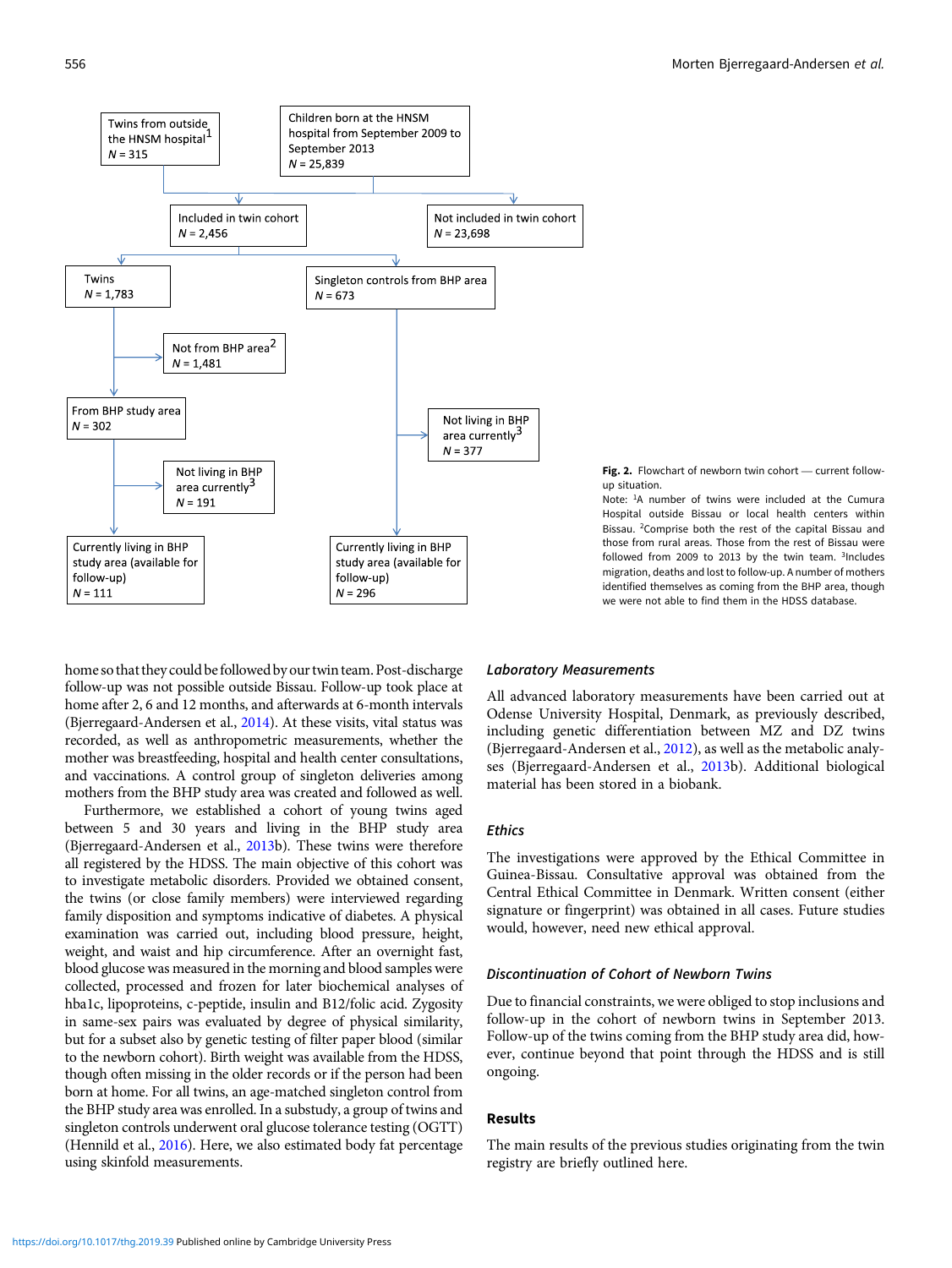## Cohort of Newborn Twins

In the cohort of newborn twins, we recorded 1783 twins and 673 singleton controls from September 2009 to September 2013, at which point both inclusions and follow-up were discontinued for the majority of children. The follow-up did, however, continue for the newborn twins coming from the BHP study area (see Figure [2](#page-2-0)). The results of enrollments during the first 2 years (i.e., September 2009 to September 2011) have previously been reported (Bjerregaard-Andersen et al., [2012](#page-5-0)). We found very high perinatal twin mortality rates in both the overall community (218/ 1000) and at the hospital (237/1000). Compared to singletons, the perinatal twin mortality was much higher (relative risk [RR] = 2.7, 95% confidence interval (CI) [1.9, 3.8]). The overall community twinning rate was 18 twin births per 1000 total births. MZ twinning occurred at a rate of 3.4/1000. Among twin mothers, 65% of those who delivered at the HNSM hospital were unaware of carrying twins throughout the pregnancy.

After the perinatal period (i.e., after the first 7 days of life), the infant twin mortality was significantly higher for twins compared to singletons, that is, 91/1000 versus 42/1000 person-years (RR = 2.1, 95% CI [1.1, 4.1]; Bjerregaard-Andersen et al., [2014\)](#page-5-0). The excess twin mortality was, however, concentrated during the first 3 months of life. Risk factors for twin death after the perinatal period (usually after discharge from the maternity ward) were birth weight <2000 g (RR = 3.3, 95% CI [1.4, 8.1]), death of the cotwin perinatally  $(RR = 2.5, 95\% \text{ CI} [1.2, 5.6])$ , severe maternal illness during pregnancy ( $RR = 2.4$ , 95% CI [1.0, 5.5]) and maternal HIV infection  $(RR = 3.2, 95\% \text{ CI} [1.2, 8.1])$ . Verbal autopsies revealed that death occurred at home for the majority of both twins (60%) and singletons (67%). During infancy, hospitalization rates at the HNSM pediatric ward were similar for twins and singletons  $(RR = 1.0, 95\% \text{ CI } [0.6, 1.5])$ . At 12 months after delivery, breastfeeding was significantly less common among HIV-infected twin mothers compared to uninfected, that is, 64% (7/11) versus 95.3% (122/128), respectively ( $p < .001$ ). Congenital malformations were much more often seen among twins, that is, 3.9%  $(17/440)$  for twins versus 0.7%  $(2/301)$  for singletons (RR = 5.8, 95% CI [1.3, 25]).

#### Cohort of Young Twins

Twins and singleton controls were enrolled in this cohort from October 2009 to August 2011 (Bjerregaard-Andersen et al., [2013](#page-5-0)b). In total, diabetes screening using hba1c was available for 574 twins and 463 singletons. The mean age for the two groups was 15.3 and 15.8 years, respectively ( $p = .37$ ). The mean birth weight (when available) was lower for twins than for singletons, 2.52 versus 3.10 kg (Diff = 0.58 kg, 95% CI [0.45, 0.71]). Mean BMI was also lower for twins, 17.7 versus 18.3 kg/m<sup>2</sup> (Diff = 0.60, 95% CI [0.011, 1.19]). The twin group included 187 twin pairs and 200 individual twins (i.e., only one twin was included). Genetic analysis of a subset of twin pairs revealed an MZ proportion of 18%. By degree of physical similarity, the assistants were able to determine zygosity correctly in 89% of the same-sex twin pairs (32/36).

We found no diabetes cases among the twins, while one young presumed type 1 diabetes case was identified among the singletons (fasting [F]-glucose 15.1 mmol/L, hba1c 74 mmol/mol. Insulin treatment was initiated). No difference was found in mean hba1c between twins and singletons, that is, 34 mmol/mol for both groups ( $p = .33$ ). Insulin resistance assessed by a homeostasis model (HOMA-IR) found no difference either ( $p = .34$ ). Using waist circumference, blood pressure, F-glucose and levels of triglycerides and HDL cholesterol to define the MS, we found an MS prevalence of 3.0% (11/364) among twins and 3.6% (13/360) among singletons ( $p = .66$ ). MS was more prevalent among twins if the co-twin had died ( $p = .05$ ).

A subset of the cohort (209 twins and 182 singleton controls) was investigated with OGTT from February 2011 to March 2012 (Hennild et al., [2016](#page-5-0)). Median age for those with an OGTT was 16.6 for twins and 14.2 years for singletons ( $p =$ .08). No difference was found in the prevalence of IGT between the two groups, that is, 2.5% (5/209) for twins and 3.5% (6/182) for singletons ( $p = .63$ ). Twins did, however, have higher median glucose levels both in the fasting state (5.4 vs. 5.0 mmol/L,  $p = .001$ ) and at 2 h after glucose intake (6.8 vs. 6.2 mmol/L,  $p = .001$ ). A higher mean F-glucose level among twins, compared to singletons, was also seen in the main cohort (5.30 vs. 5.17 mmol/L,  $p = .01$ ) (Bjerregaard-Andersen et al., [2013b](#page-5-0)). Using calculations based on skinfold measurements, we found a higher median body fat percentage among twins than among singletons, 12.1% versus 11.1%  $(p=.02)$ .

As this cohort consisted of young twins all from the BHP study area, it is being followed by the HDSS. As of the most recent census, 388 of twins (68% of the original sample) are currently living in the study area (see Figure [3](#page-4-0)).

# Discussion

The Guinea-Bissau twin registry represents one of the first formal registries in Sub-Saharan Africa, the other being in Nigeria and focusing on cognitive functions (Hur et al., [2013\)](#page-5-0). Several important findings have already been presented. Key to the Guinea-Bissau twin registry has been its close link to a well-established HDSS at the BHP, not only enabling us to retrieve previously collected information, but also conducting future studies as the twins can be visited again.

#### Consistency with Other Findings

In the cohort of newborn twins, we identified a twinning rate (18/ 1000) comparable to neighboring West African countries (Bjerregaard-Andersen et al., [2012](#page-5-0)). As opposed to DZ twinning, the MZ twinning rate is considered fairly constant globally at around 3.5–4/1000 (Pison, [1992\)](#page-6-0), which is close to our finding. The perinatal twin mortality rate was, however, disturbingly high at around 22% (Bjerregaard-Andersen et al., [2012](#page-5-0)). This reflects the limited health services available to pregnant women in Guinea-Bissau, which was underscored by the fact that most mothers of twins did not know they were carrying twins. We have previously found very high stillbirth rates in the general population (Bjerregaard-Andersen et al., [2018](#page-5-0)), but even in the absence of ultrasound, a thorough clinical examination alone can detect the majority of twin pregnancies (Groot & Buchmann, [2003\)](#page-5-0). Thus, twin pregnancies correctly recognized prior to delivery can be used as a proxy performance indicator of antenatal care in low income settings such as Bissau (Bjerregaard-Andersen et al., [2012\)](#page-5-0).

Twin mortality remained elevated during the first months of life. In some cases, it is likely that discharge from the maternity ward took place too early (Bjerregaard-Andersen et al., [2014\)](#page-5-0). A recent study from neighboring Gambia found that excess twin mortality continued until the end of infancy (Miyahara et al., [2016](#page-5-0)). In our data, one important observation was the strong influence of maternal health on survival of twins, particularly with regard to maternal HIV infection. As antiretroviral treatment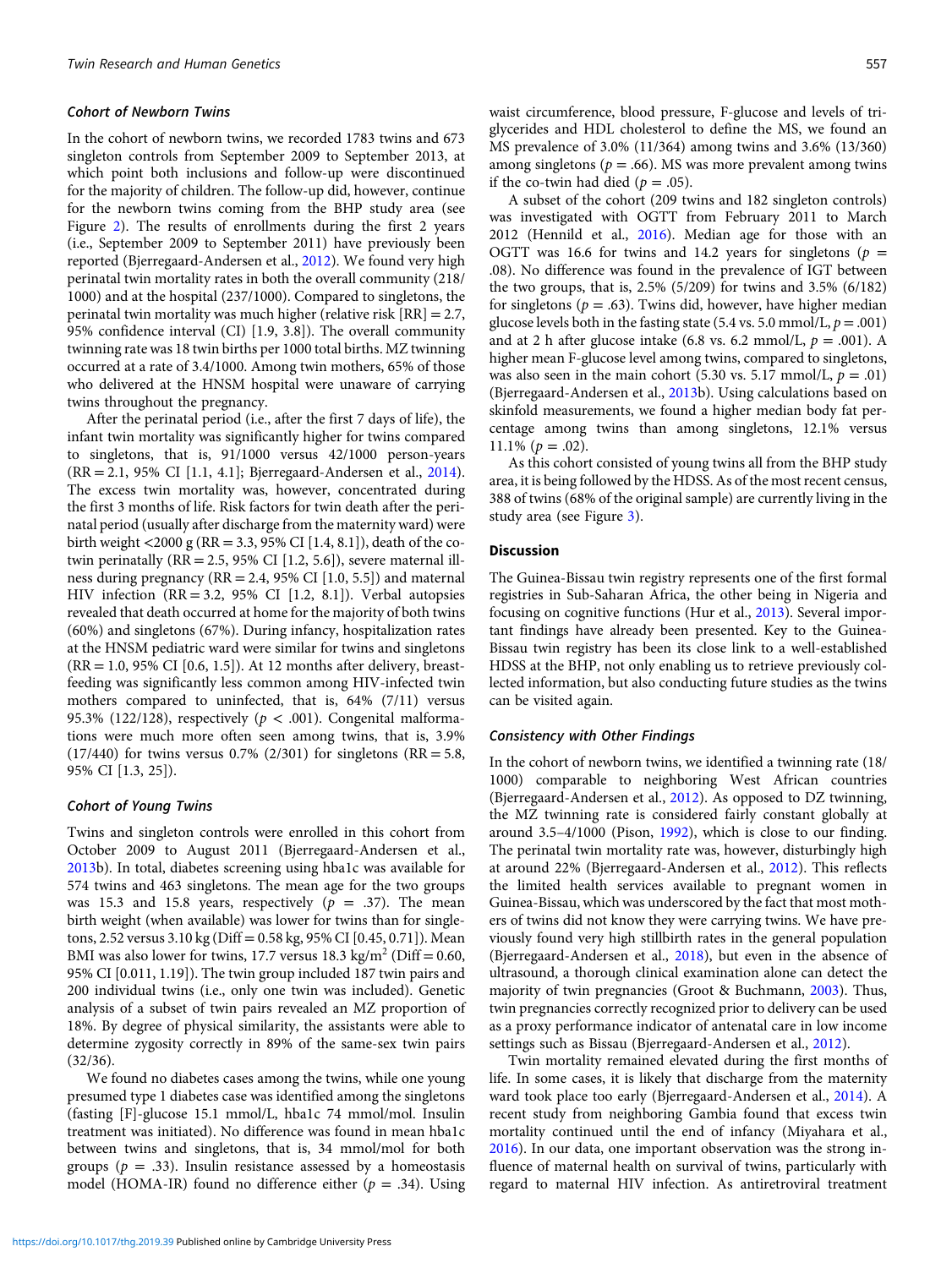<span id="page-4-0"></span>

and 182 of the singleton controls were included in OGTT sub-study. Biobank material is stored. (4) Includes migration, deaths and lost to follow-up.

was usually administered during delivery among HIV-infected mothers in order to prevent mother-to-child transmission, many of the twins may not have been HIV infected themselves. A study from Zambia found a high infant mortality among children of HIV-infected mothers, even when these children were not HIV infected (Kuhn et al., [2005\)](#page-5-0). The authors identified several possible reasons, including maternal co-infection with opportunistic pathogens, reduced transplacental transfer of maternal antibodies, poorer breast milk and lack of breastfeeding. HIV-infected mothers may also be too sick or have too little energy to properly care for their children, a problem likely exacerbated in the case of twin offspring.

Notably, despite being a high-risk group, many twin deaths occurred outside hospital, and twins did not have higher hospitalization rates than singletons (Bjerregaard-Andersen et al., [2014](#page-5-0)). Previously, it has been suggested that there may be obstacles related to twin hospital admissions in emergency situations, including financial constraints in twin families (Justesen & Kunst, [2000\)](#page-5-0).

Due to their high mortality and the fact that twinning is frequent in Africa, it has been estimated that twins account for 15.1% of neonatal mortality and 10.7% of the child mortality in the region (Monden & Smits, [2017\)](#page-6-0). In the Gambian twin study, it was observed that although the general neonatal and infant mortality had dropped considerably over the years, a similar decline was not observed for twins (Miyahara et al., [2016](#page-5-0)). Thus, addressing twin mortality during early life should be a priority. Previously, we have outlined how such interventions would include improved antenatal care (particularly with a focus on recognizing twin pregnancies), that twin deliveries take place in hospitals adequately equipped and staffed to perform emergency cesarean sections and neonatal resuscitation, and that twins are carefully evaluated before hospital discharge (Christensen & Bjerregaard-Andersen, [2017\)](#page-5-0). Strategies recommended for a reduction of stillbirths in the general population (e.g., proper fetal monitoring during labor, use of partograms and perinatal audits; Bjerregaard-Andersen et al., [2018](#page-5-0)) would likely also benefit twins considerably. Ideally, twins should also receive home visits during infancy, with a focus on nutrition and failure to thrive. Here, twins born from HIVinfected mothers represent a particular high-risk group.

Despite twins in Guinea-Bissau having a much lower birth weight compared to singletons, we did not find higher rates of diabetes, MS and IGT among young twins in our studies (Bjerregaard-Andersen et al., [2013b](#page-5-0); Hennild et al., [2016\)](#page-5-0). This is in line with large-scale register studies from Scandinavia (Petersen et al., [2011\)](#page-6-0). In fact, based on glucose metabolism among extremely birth weight discordant MZ twin pairs, it has been proposed that there are common genetic factors in the relationship between low birth weight and adult metabolic disease (Frost et al., [2012](#page-5-0)). Interestingly, twins in our cohort did, however, have higher median glucose levels in both the fasting and in the post-prandial state, and also a higher body fat percentage (Hennild et al., [2016](#page-5-0)). As our cohort was young, we cannot exclude that our findings could be early indicators of an increased diabetes risk later in life. Elsewhere, several clinical studies have found an association between twin status and dysglycaemia (Poulsen et al., [2009](#page-6-0); Vaag & Poulsen, [2007](#page-6-0)), particularly among MZ twins (Poulsen & Vaag, [2006\)](#page-6-0).

To our knowledge, apart from the investigations from Guinea-Bissau, no other metabolic twin studies are available from Sub-Saharan Africa. It should also be noted that findings from high-income countries may not be directly applicable to African twins. Different types of dietary habits can affect fetal conditions in utero, as can common infections such as malaria and HIV. Furthermore, due to the very high early-life mortality, one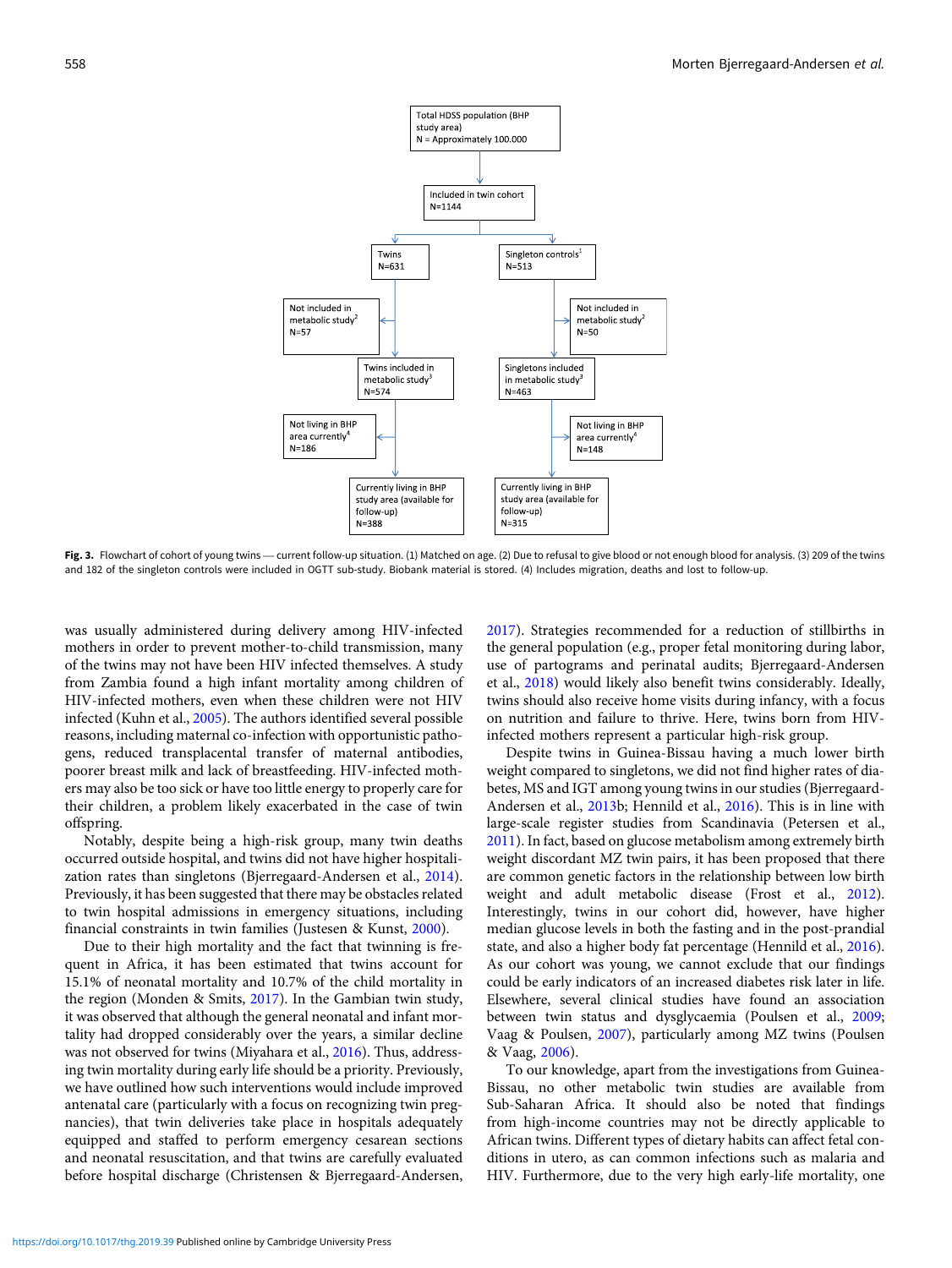<span id="page-5-0"></span>could consider whether African twins who survive into adulthood by nature are quite strong individuals and thereby somewhat protected against dysglycaemia, that is, a 'healthy survivor bias.' On the other hand, it could also be argued that the hard conditions (e.g., insufficient nutrition) experienced both in utero and in early life would make African twins even more vulnerable.

#### Perspectives

Based on the collected data, there is an urgent need to improve twin health care in Guinea-Bissau. Most importantly, local health care professionals need to be aware that newborn twins constitute a high-risk group, and that a reduction in twin mortality is important in lowering the overall number of childhood deaths. Though enrollment and follow-up have been discontinued in a large part of the newborn cohort (i.e., those not followed by our HDSS), the Guinea-Bissau twin registry has obtained valuable mortality data. Future analyses are thus possible, including on the effects of 'natural crowding' and infectious disease transmission in twin pairs, which have previously been studied at the BHP (Aaby & Molbak, 1990).

Diabetes is already a considerable problem in Bissau, albeit mainly above 35 years of age (Carvalho et al., 2018). Though known driving factors such as obesity, sedentary lifestyle and urbanization likely play a major role, detrimental influences during fetal life may also be important in the pathogenesis (Tomar et al., [2015](#page-6-0)). Here, the Guinea-Bissau twin registry could be of continued use in future metabolic research. One obvious study would be to repeat the metabolic investigations once all the twins have reached adulthood.

The most important aspect of this work has, however, been the creation of the registry itself, as it offers a unique platform for studying life course health among twins in an African population. Though we have previously focused on metabolic disorders, the registry could in the future also be used in studying variations in other types of disease (e.g., cardiovascular and infectious) by applying the various types of twin study designs. In this context, it should be noted that while research funding in Sub-Saharan Africa is often allocated to studies with relatively short time frames, longitudinal cohorts such as the Guinea-Bissau twin registry open new insights into disease development in low-income settings. Maintaining such cohorts (potentially spanning over decades) is therefore important, a fact which should be recognized by funding agencies.

#### Conclusion

Over the last 10 years, the Guinea-Bissau twin registry has contributed important findings from a low-income African population. Our studies have focused on both the very high mortality among twins during early life and the possible long-term metabolic risks associated with fetal undernutrition. As the registry is based on an elaborate HDSS following a large part of the population in the capital Bissau, future twin studies are possible.

Acknowledgments. The authors would like to thank all the participating twins and singleton controls, as well as their mothers, for their important contribution. The authors would also like to thank the twin team at the Bandim Health Project in Guinea-Bissau; in particular, Maria Rosa Fernandes, Fiel Gomes, Delmiro Gomes Barbosa, Moises Soares, Leontina Indeque, Lita Indeque, Luis Camala and Abdalaha Umaro Cande. In terms of laboratory analyses, the authors would like to thank Lone Hansen, Steno Diabetes Center Odense and Lene Christiansen, Department of Clinical Immunology, Rigshospitalet, Denmark. The authors would also like to thank Prof. Christine Stabell Benn (CVIVA) and Amabelia Rodrigues (BHP) for valuable inputs. Special thanks go to Dr Luis Carlos Joaquím from the Guinean Diabetes Association who took part in this work from the beginning, but sadly died from illness in 2012.

#### Conflicts of interest. None.

#### References

- Aaby, P., & Molbak, K. (1990). Siblings of opposite sex as a risk factor for child mortality. British Medical Journal, 301, 143–145.
- Aaby, P., Jensen, H., Rodrigues, A., Garly, M. L., Benn, C. S., Lisse, I. M., & Simondon, F. (2004). Divergent female-male mortality ratios associated with different routine vaccinations among female-male twin pairs. International Journal of Epidemiology, 33, 367–373.
- Akinboro, A., Azeez, M. A., & Bakare, A. A. (2008). Frequency of twinning in southwest Nigeria. Indian Journal of Human Genetics, 14, 41–47.
- Biai, S., Rodrigues, A., Gomes, M., Ribeiro, I., Sodemann, M., Alves, F., & Aaby, P. (2007). Reduced in-hospital mortality after improved management of children under 5 years admitted to hospital with malaria: Randomised trial. British Medical Journal, 335, 862–862.
- Bjerregaard-Andersen, M., Biering-Sorensen, S., Gomes, G. M., Bidonga, A., Jensen, D. M., Rodrigues, A., ... Sodemann, M. (2014). Infant twin mortality and hospitalisations after the perinatal period — A prospective cohort study from Guinea-Bissau. Tropical Medicine & International Health, 19, 1477–1487.
- Bjerregaard-Andersen, M., Gomes, M. A., Joaquim, L. C., Rodrigues, A., Jensen, D. M., Christensen, K., ... Sodemann, M. (2013a). Establishing a twin registry in Guinea-Bissau. Twin Research and Human Genetics, 16, 179–184.
- Bjerregaard-Andersen, M., Hansen, L., da Silva, L. I., Joaquim, L. C., Hennild, D. E., Christiansen, L., ... Beck-Nielsen, H. (2013b). Risk of metabolic syndrome and diabetes among young twins and singletons in Guinea-Bissau. Diabetes Care, 36, 3549–3556.
- Bjerregaard-Andersen, M., Lund, N., Jepsen, F. S., Camala, L., Gomes, M. A., Christensen, K., ... Sodemann, M. (2012). A prospective study of twinning and perinatal mortality in urban Guinea-Bissau. BMC Pregnancy Childbirth, 12, 140.
- Bjerregaard-Andersen, M., Lund, N., Pinstrup Joergensen, A. S., Starup Jepsen, F., Werner Unger, H., Mane, M., ... Stabell Benn, C. (2018). Stillbirths in urban Guinea-Bissau: A hospital- and community-based study. PLoS One, 13, e0197680.

Carvalho ACC., Naforna N., & Santos G. (2018). A Prevalência da Diabetes Mellitus e Obesidade na População Adulta da Guiné-Bissau: Um Estudo Piloto. Revista Portuguesa de Endocrinologia, Diabetes e Metabolismo, 13, 2–6.

- Christensen, K., & Bjerregaard-Andersen, M. (2017). Twin-singleton earlylife survival in sub-Saharan Africa. Lancet Global Health, 5, e636–e637.
- Frost, M., Petersen, I., Brixen, K., Beck-Nielsen, H., Holst, J. J., Christiansen, L., ... Christensen, K. (2012). Adult glucose metabolism in extremely birthweight-discordant monozygotic twins. Diabetologia, 55, 3204–3212.
- Groot, M. C., & Buchmann, E. J. (2003). Where there is no ultrasound: Delay and failure of antenatal diagnosis of twin pregnancy. Tropical Doctor, 33, 5–7.
- Hales, C. N., & Barker, D. J. (2001). The thrifty phenotype hypothesis. British Medical Bulletin, 60, 5–20.
- Hennild, D. E., Bjerregaard-Andersen, M., Joaquim, L. C., Christensen, K., Sodemann, M., Beck-Nielsen, H., & Jensen, D. M. (2016). Prevalence of impaired glucose tolerance and other types of dysglycaemia among young twins and singletons in Guinea-Bissau. BMC Endocrine Disorders, 16, 46.
- Hur, Y. M., Kim, J. W., Chung, K. W., Shin, J. S., Jeong, H. U., & Auta, E. (2013). The Nigerian twin and sibling registry. Twin Research and Human Genetics, 16, 282–284.
- International Diabetes Federation. (2017). IDF diabetes atlas. <https://www.idf.org/>
- Justesen, A., & Kunst, A.(2000). Postneonatal and child mortality among twins in Southern and Eastern Africa. International Journal of Epidemiology, 29, 678–683.
- Kuhn, L., Kasonde, P., Sinkala, M., Kankasa, C., Semrau, K., Scott, N., ... Thea, D. M. (2005). Does severity of HIV disease in HIV-infected mothers affect mortality and morbidity among their uninfected infants? Clinical Infectious Diseases, 41, 1654–1661.
- Miyahara, R., Jasseh, M., Mackenzie, G. A., Bottomley, C., Hossain, M. J., Greenwood, B. M., ... Roca, A. (2016). The large contribution of twins to neonatal and post-neonatal mortality in The Gambia, a 5-year prospective study. BMC Pediatrics, 16, 39.